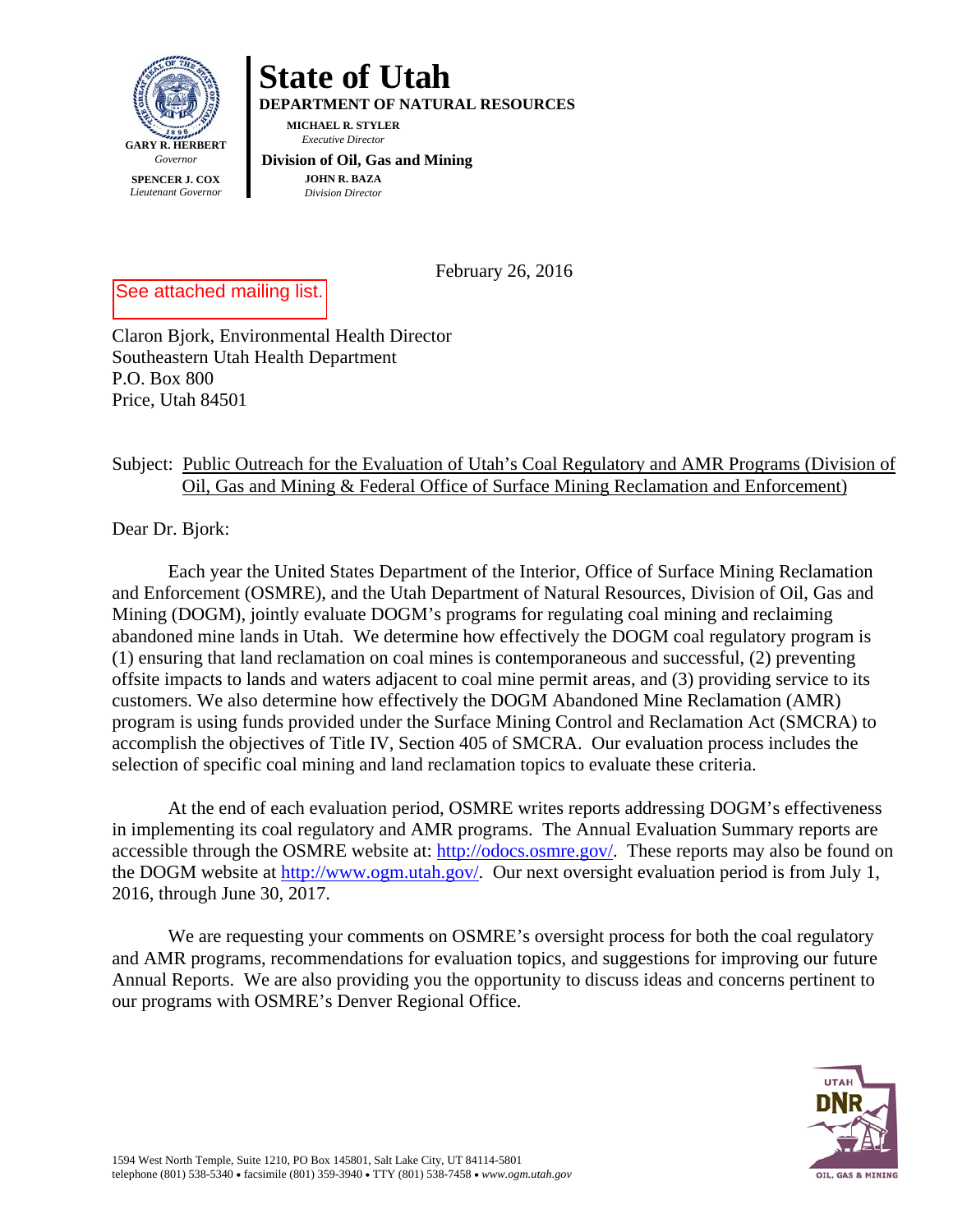Page 2 February 26, 2016 Subject: Public Outreach

If you have any suggestions or questions on the annual evaluation process, or if you would like to request discussions with OSMRE's Denver Regional Office, please contact us by March 30, 2016. You may e-mail us at daronhaddock@utah.gov, telephone (801) 538-5325, and hstrand@osmre.gov, telephone (303) 293-5026, or mail us a letter at the addresses shown below. If you prefer to receive this annual outreach letter by email in the future, please provide us with your email address.

Sincerely,

aron Q. Haddock

Daron Haddock Howard Strand Utah Department of Natural Resources Office of Surface Mining Reclamation Utah Division of Oil, Gas and Mining and Enforcement 1594 West North Temple, Suite 1210 Denver Field Division P.O. Box 145801 1999 Broadway, Suite 3320 Salt Lake City, Utah 84114-5801 Denver, Colorado 80202-3050

XtonandE. Strand

Regulatory Oversight Team:

Christine Belka (OSMRE), Dana Dean (DOGM), Steve Christensen (DOGM), Steve Demczak (DOGM), Daron Haddock (DOGM), Dan MacKinnon (OSMRE), Duane Matt (OSMRE), Tom Medlin (OSMRE), Steve Schneider (DOGM), Spencer Shumate (OSMRE), and Howard Strand (OSMRE)

## AMR Oversight Team:

Dana Dean (DOGM), Jan Morse (DOGM), Steve Fluke (DOGM), Dan MacKinnon (OSMRE), Duane Matt (OSMRE), Tom Medlin, and Chris Rohrer (DOGM)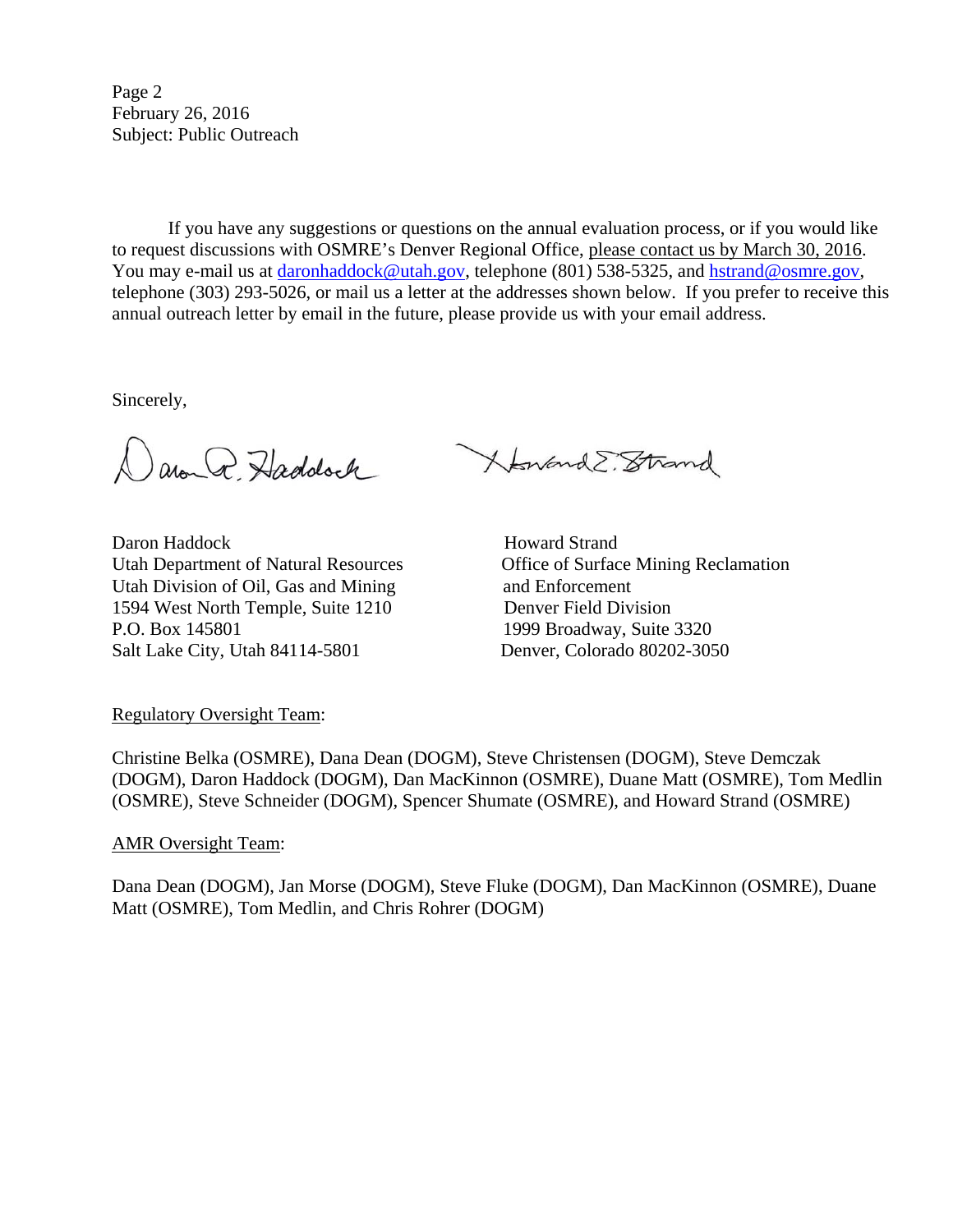| CITY<br>Price                                                                                | STATE<br>Utah    | ZIP CODE<br>84501                          |
|----------------------------------------------------------------------------------------------|------------------|--------------------------------------------|
| Salt Lake City                                                                               | Utah             | 84101                                      |
| Price                                                                                        | Utah             | 84501                                      |
| Salt Lake City<br>Salt Lake City<br>Salt Lake City                                           | Utah             |                                            |
|                                                                                              | Utah<br>Utah     | 84114<br>84101-1345<br>84741               |
| Kanab                                                                                        |                  |                                            |
| St. George                                                                                   | Utah             | 84770<br>84523<br>84518<br>84114-<br>84102 |
| Ferron                                                                                       | Utah             |                                            |
| Cleveland                                                                                    | Utah             |                                            |
| Salt Lake City<br>Salt Lake City                                                             | Utah<br>Utah     | 4820                                       |
|                                                                                              |                  |                                            |
| Denver                                                                                       | Colora           | 3050<br>80202-                             |
| Price                                                                                        | Utah             | 84501                                      |
| Castle Dale<br>Wheat Ridge                                                                   | Utah             | 84513<br>80033                             |
|                                                                                              | Colora           |                                            |
|                                                                                              | Utah             | 84741                                      |
| Kanab<br>Salt Lake City<br>Richfield                                                         | Utah             | 84101-1641<br>84701                        |
|                                                                                              | Utah             |                                            |
|                                                                                              | Utah             | 84513<br>84119                             |
|                                                                                              | Utah             |                                            |
| Castle Dale<br>West Valley (<br>Price                                                        | Utah             | 84501<br>80225-0367<br>84147               |
|                                                                                              | Colorado<br>Utah |                                            |
|                                                                                              |                  |                                            |
|                                                                                              | Utah             | 84501<br>84526                             |
|                                                                                              | Utah             |                                            |
| rince<br>Denver<br>Sait Lake City<br>Price<br>Helper<br>Sait Lake City<br>Price<br>Cleveland | Utah             | 84102<br>84501                             |
|                                                                                              | Utah<br>Utah     |                                            |
|                                                                                              |                  | 84518                                      |
| Cedar City                                                                                   | Utah             | 84720                                      |
| Denver<br>Richfield                                                                          | Colorado         | 80202-3050                                 |
|                                                                                              | Utah             | 84701-0563                                 |
| Price                                                                                        | Utah             | 84501<br>80225                             |
| Denver<br>Castle Dale<br>Salt Lake City<br>Richfield<br>Salt Lake City                       | Colorado         |                                            |
|                                                                                              | Utah             | 84513<br>84111                             |
|                                                                                              | Utah             |                                            |
|                                                                                              | Utah             | 84701<br>84114-11                          |
|                                                                                              | Utah             | 107                                        |
| Helper                                                                                       | Utah             | 84526                                      |
| Alton                                                                                        | Utah             | 84710                                      |
|                                                                                              | Utah             | 84741                                      |
| $\begin{array}{ll} \text{Kanab} \\ \text{Salt Lake City} \end{array}$                        | Utah             | 84101-1345                                 |
| Price                                                                                        | Utah             | 84501                                      |
| Panguich                                                                                     | Utah             | 84759<br>84513                             |
| Castle Dale                                                                                  | Utah             |                                            |
| Bountiful<br>Salt Lake City                                                                  | Utah<br>Utah     | 84010-7744<br>84114-6300                   |
|                                                                                              |                  |                                            |

| S Rio Grande Street<br><b>Box 800</b><br><b>ADDRESS</b><br>$\overrightarrow{O}$<br>300<br>ച |
|---------------------------------------------------------------------------------------------|
| <b>Box 800</b><br>P.O.                                                                      |
| 144870<br>Box<br>P.O.                                                                       |
| West 200 South, Suite 500<br>440                                                            |
| South 400 East Suite 400<br>South Highway 89A<br>620<br>669                                 |
| Box 256<br>P.O.                                                                             |
| $_{\mbox{\footnotesize{Box}}}$<br>$\overline{O}$<br>r.                                      |
| 129<br>144820<br>Box<br>$\circ$<br>تم                                                       |
| 500<br>East 500 South, Suite<br>675                                                         |
| 3320<br>Suite<br>1999 Broadway,                                                             |
| West Price River Road<br>Box 629<br>Ο.<br>Α<br>599                                          |
| 6525 West 44th Avenue                                                                       |
| 76 North Main Street                                                                        |
| Suite 408<br>Main,<br>136 S.                                                                |
| Box 820<br>P.O.                                                                             |
| Box 629<br>$\overline{O}$<br>்                                                              |
| West Orton Circle, Suite<br>2369                                                            |
| 525 East 100th South                                                                        |
| DFC<br>P.O. Box 25367, DF<br>125 South State St. 1                                          |
| 4402<br>Room                                                                                |
| 1375 South<br>East<br>45                                                                    |
| HC35 Box 560                                                                                |
| 675 East 500 South, Suite 500                                                               |
| 125 South 600 West<br>Box 129<br>P.O.                                                       |
| ane<br>1789 North Wedgewood L                                                               |
| 3320<br>1999 Broadway, Suite                                                                |
| Box 664<br>P.O.                                                                             |
| West Price River Drive<br>599                                                               |
| P.O. Box 25367                                                                              |
| Box 1298<br>PO.                                                                             |
| 3rd Floor<br>60 East South Temple,<br>250 North Main Street                                 |
| 141107<br>$O.$ Box<br>$\mathbf{a}_i^*$                                                      |
| 221<br>P.O. Box.                                                                            |
| P.O. Box 100781                                                                             |
| 76 North Main Street                                                                        |
| င္တ<br>Suite<br>440 West 200 South,                                                         |
| Street<br>120 East Main                                                                     |
| South 200 East<br>25                                                                        |
| 998<br>Box <sup>1</sup><br>$\overrightarrow{O}$<br>نم                                       |
| 533 West 2600 South, Suite 130<br>P.O. Box 146300                                           |
|                                                                                             |

Mayor and Town Councilmember Environmental Health Director Environmental Health Director Denver Field Branch Manager Minerals Support Supervisor Mineral Resource Specialist Kane County Commissioner Ground Water Hydrologist Kane County Commission Utah State Soil Scientist District Conservationist Senior Policy Analyst Deputy State Director SHPO Compliance Regional Engineer **Executive Director** Mayor of Scofield District Engineer Mining Engineer District Manager District Manager District Manager Field Supervisor Project Manager District Ranger Commissioner State Engineer Commissioner Commissioner President President Chairman , Manager Director Director Director Director Mayor, Chief TITLE

Jay Mark Humphrey Christopher Merritt Richard Gates<br>Edward Geary Mark Compton Russell Cowley Donnie Durrant Dayle Flanigan Jeff Fleischman Lowell Gardner Roger Bankert Gary Harwood Tracy Behling Mike Domeier Claren Heaton Walter Baker Robert Beers Mike Dalpaiz Mike Erkkila Carl Fillmore Kent Hoffman Harry Barber Alan Boehms Dirk Clayson Kirk Forbush Larry Hanson Doug Heaton Eric Houston Claron Bjork Tom Faddies Hollis Jencks Dave Ariotti Randall Bell Casey Hopes Keith Brady Paul Cowley Allyn Davis **Bob Butero** John Blake Karl Boyer **Bryce Bird** Larry Crist John Harja Steve Falk Kent Jones Val Hale **NAME** 

Mr. Fleischman Mr. Humphrey Mr. Compton SALUTATION Mr. Boehms Mr. Domeier Mr. Flanigan Mr. Harwood Mr. Hoffman Mr. Houston Mr. Bankert Mr. Clayson Mr. Forbush Mr. Durrant Mr. Fillmore Mr, Gardner Mr, Behling Mr. Dalpaiz Mr. Faddies Mr. Cowley Mr. Cowley Mr. Erkkila Mr. Hanson Mr. Heaton Mr. Heaton Mr. Barber Mr. Butero Dr. Merritt Mr. Ariotti Mr. Boyer Mr. Hopes Mr. Jencks Mr. Baker Mr. Beers Mr Blake Mr. Bird Mr. Brady Mr. Davis Mr, Gates Mr. Geary Dr. Bjork Mr. Crist Мг, Нагја Mr. Jones Mr. Bell Mr. Falk Mr, Hale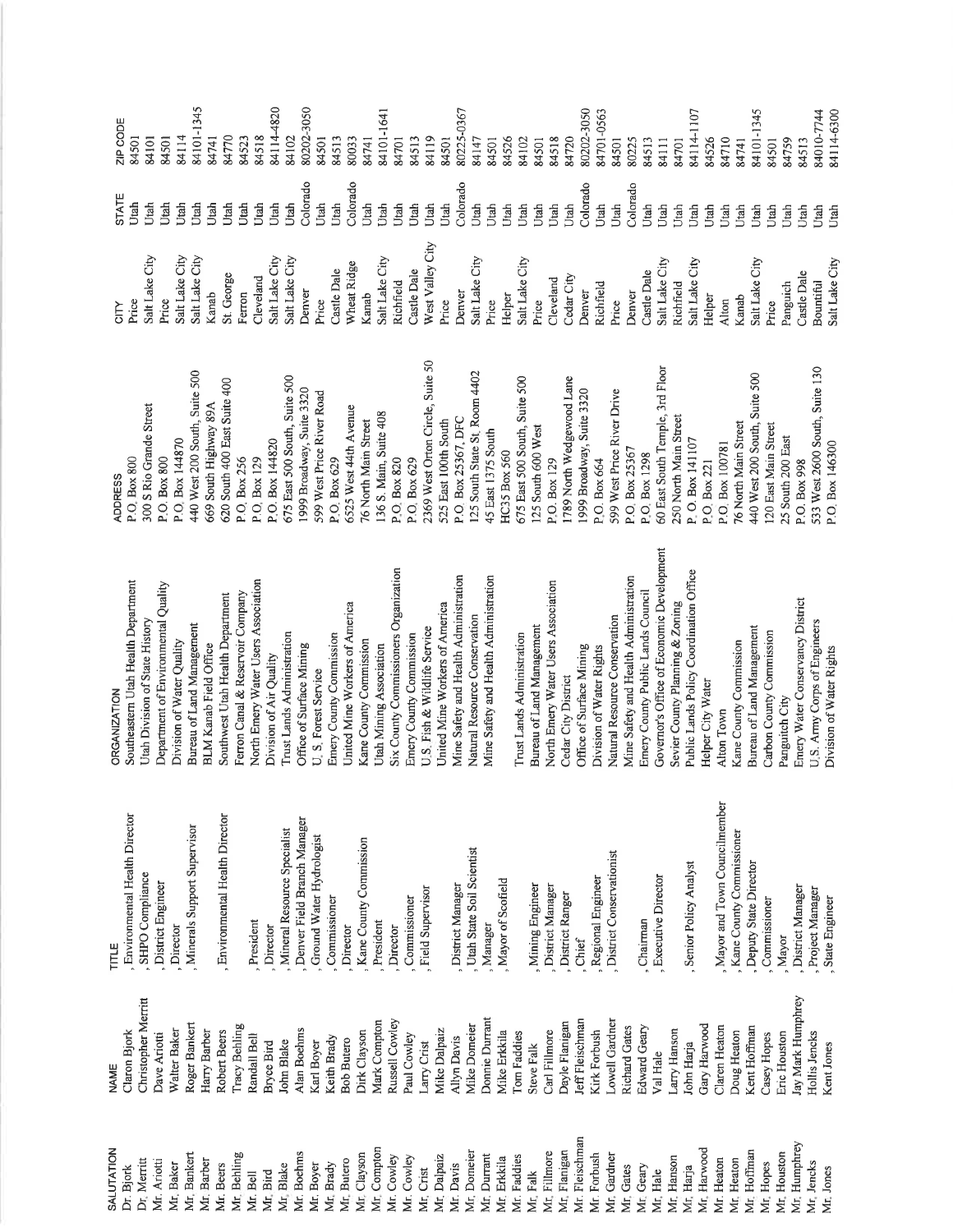| Mr. Lee        | Richard Lee            | Chairman of the Board                                          | Carbon Water Conservancy District        | P.O. Box 509                       | Helper             | Utah     |
|----------------|------------------------|----------------------------------------------------------------|------------------------------------------|------------------------------------|--------------------|----------|
| Mr. LeFevre    | Dell LeFevre           | , Commissioner                                                 | Garfield County Commission               | P.O. Box 1419                      | Boulder            | Utah     |
| Mr. Levanger   | David Levanger         |                                                                | Carbon County Planning & Zoning          | 120 East Main Street               | Price              | Utah     |
| Mr. Lloyd      | Tom Lloyd              | , Staff Officer for Minerals and Engineeri U.S. Forest Service |                                          | 115 West Canyon Road, Box 310      | Ferron             | Utah     |
| Mr. MacWhorter | Robert MacWhorter      | , Forest Supervisor                                            | U.S. Forest Service                      | 1789 North Wedgewood Lane          | Cedar City         | Utah     |
| Mr. Mason      | Gary Mason             | , Commissioner                                                 | Sevier County Commission                 | 250 North Main Street              | Richfield          | Utah     |
| Mr, Matheson   | Alan Matheson          | , Director                                                     | Department of Environmental Quality      | P.O. Box 144801                    | Salt Lake City     | Utah     |
| Mr. Mathis     | Stan Mathis            |                                                                | Cottonwood Creek Conservation Irrigation | P.O. Box 687                       | Orangeville        | Utah     |
| Mr. Matson     | Jim Matson             | , Kane County Commissioner                                     | Kane County Commission                   | 76 North Main Street               | Kanab              | Utah     |
| Mr. McElprang  | Lee McElprang          | , Chairman                                                     | Emery Water Conservancy District         | P.O. Box 998                       | Castle Dale        | Utah     |
| Mr. McKenzie   | Jeff McKenzie          |                                                                | Bureau of Land Management                | 440 West 200 South, Suite 500      | Salt Lake City     | Utah     |
| Mr. Mead       | LeRoy Mead             | Habitat Biologist                                              | Division of Wildlife Resources           | 319 N. Carbonville Rd. #A          | Price              | Utah     |
| Mr Mellor      | lake Mellor            | , Commissioner                                                 | Carbon County Commission                 | 120 East Main Street               | Price              | Utah     |
| Mr. Migliori   | Ethan Migliori         | Chairman                                                       | Emery County Commission                  | P.O. Box 629                       | Castle Dale        | Utah     |
| Mr. Mohsen     | Ahmed Mohsen           | Field Manager                                                  | Bureau of Land Management                | 125 South 600 West                 | Price              | Utah     |
| Mr. Mower      | Mike Mower             | State Planning Coordinator                                     | Governor's Office of Planning & Budget   | P.O. Box 132210                    | Salt Lake City     | Utah     |
| Mr. Noel       | Mike Noel              | Director                                                       | Kane County Water Conservancy District   | 190 West Center Street, Suite 200  | Kanab              | Utah     |
| Mr Ogden       | Garth Ogden            | , Commissioner                                                 | Sevier County Commission                 | 250 North Main Street              | Richfield          | Utah     |
| Mr. Parsons    | Douglas Parsons        | Mayor                                                          | East Carbon City                         | P.O. Box 70                        | East Carbon        | Utah     |
| Mr. Pentecost  | <b>Brian Pentecost</b> | , Forest Supervisor                                            | U.S. Forest Service                      | 599 West Price River Drive         | Price              | Utah     |
| Mr. Peterson   | Ray Peterson           | , Director                                                     | Emery County Public Lands                | P.O. Box 1298                      | Castle Dale        | Utah     |
| Mr. Pollock    | Leland Pollock         | , Commissioner                                                 | Garfield County Commission               | P.O. Box 77                        | Panguitch          | Utah     |
| Mr. Postle     | <b>Bob Postle</b>      | , Manager                                                      | Office of Surface Mining                 | 1999 Broadway, Suite 3320          | Denver             | Colorado |
| Mr Potter      | Jae Potter             | , Commissioner                                                 | Carbon County Commission                 | 120 East Main Street               | Price              | Utah     |
| Mr. Richens    | Jeff Richens           | , District Manager                                             | Price River Water Improvement District   | P.O. Box 903                       | Price              | Utah     |
| Mr. Rigby      | Steve Rigby            | , Mining Engineer                                              | Bureau of Land Management                | 125 South 600 West                 | Price              | Utah     |
| Mr. Roberts    | Robbie Roberts         | , Regional Administrator                                       | Environmental Protection Agency          | 1595 Wynkoop Street                | Denver             | Colorado |
| Mr. Roeder     | Gary L. Roeder         | , District Engineer                                            | Natural Resource Conservation            | 540 West Price River Drive         | Price              | Utah     |
| Mr Sacco       | Rex Sacco              | Public Lands Director                                          | Roads, Access and Safety Administrator   | 120 East Main Street               | Price              | Utah     |
| Mr. Sheehan    | Greg Sheehan           | Director                                                       | Division of Wildlife Resources           | 1594 West North Temple             | Salt Lake City     | Utah     |
| Mr. Sorensen   | Morris Sorensen        |                                                                | Muddy Creek Irrigation                   | P.O. Box 104                       | Emery              | Utah     |
| Mr. Stephens   | Don Stephens           | , Natural Resource Specialist                                  | Bureau of Land Management                | 125 South 600 West                 | Price              | Utah     |
| Mr. Stilson    | Marc Stilson           | , Regional Engineer                                            | Division of Water Rights                 | POB <sub>ox</sub> 718              | Price              | Utah     |
| Mr. Strand     | Howard Strand          |                                                                | Office of Surface Mining                 | 1999 Broadway, Suite 3320          | Denver             | Colorado |
| Mr. Styler     | Mike Styler            | , Executive Director                                           | Department of Natural Resources          | 1594 West North Temple, Suite 3710 | Salt Lake City     | Utah     |
| Mr. Tabet      | David Tabet            |                                                                | Utah Geological Survey                   | 594 West North Temple, Suite 3110  | Salt Lake City     | Utah     |
| Mr. Tebbs      | David Tebbs            | Commissioner                                                   | Garfield County Commission               | P.O. Box 77                        | Panguitch          | Utah     |
| Mr. Thiriot    | Bryan Thiriot          | <b>Executive Director</b>                                      | Five County Association of Governments   | P.O. Box 1550                      | St. George         | Utah     |
| Mr. Topham     | Gordon Topham          | Commissioner                                                   | Sevier County Commission                 | 250 North Main Street              | Richfield          | Utah     |
| Mr. Ure        | David Ure              | , Director                                                     | <b>Trust Lands Administration</b>        | 675 East 500 South, Suite 500      | Salt Lake City     | Utah     |
| Mr. Vetere     | Tim Vetere             |                                                                | Green River Canal Company                | P.O. Box 404                       | <b>Green River</b> | Utah     |
| Mr. Ward       | Dennis Ward            | , President                                                    | Huntington-Cleveland Irrigation Company  | P.O. Box 327                       | Huntington         | Utah     |
| Mr. Westwood   | <b>Brad Westwood</b>   | , Director                                                     | Utah Division of State History           | 300 S Rio Grande Street            | Salt Lake City     | Utah     |
| Mr. White      | Sam White              |                                                                | Price City Water                         | P.O. Box 893                       | Price              | Utah     |
| Mr. Wood       | Chris Wood             | , Regional Supervisor                                          | Division of Wildlife Resources           | 319 N. Carbonville Rd. #A          | Price              | Utah     |
| Mr Wytanis     | John Wytanis           | Forest Ranger                                                  | U.S. Forest Service                      | 115 West Canyon Road, Box 310      | Ferron             | Utah     |

 $\begin{array}{l} 3450 \\ 3471 \\ 3471 \\ 4471 \\ 5431 \\ 5451 \\ 6471 \\ 6471 \\ 6471 \\ 6471 \\ 6471 \\ 6471 \\ 6471 \\ 6471 \\ 6471 \\ 6471 \\ 6471 \\ 6471 \\ 6471 \\ 6471 \\ 6471 \\ 6471 \\ 6471 \\ 6471 \\ 6471 \\ 6471 \\ 6471 \\ 6471 \\ 6471 \\ 6471 \\ 6471 \\ 6471 \\ 6471 \\ 6471 \\ 6471 \\ 64$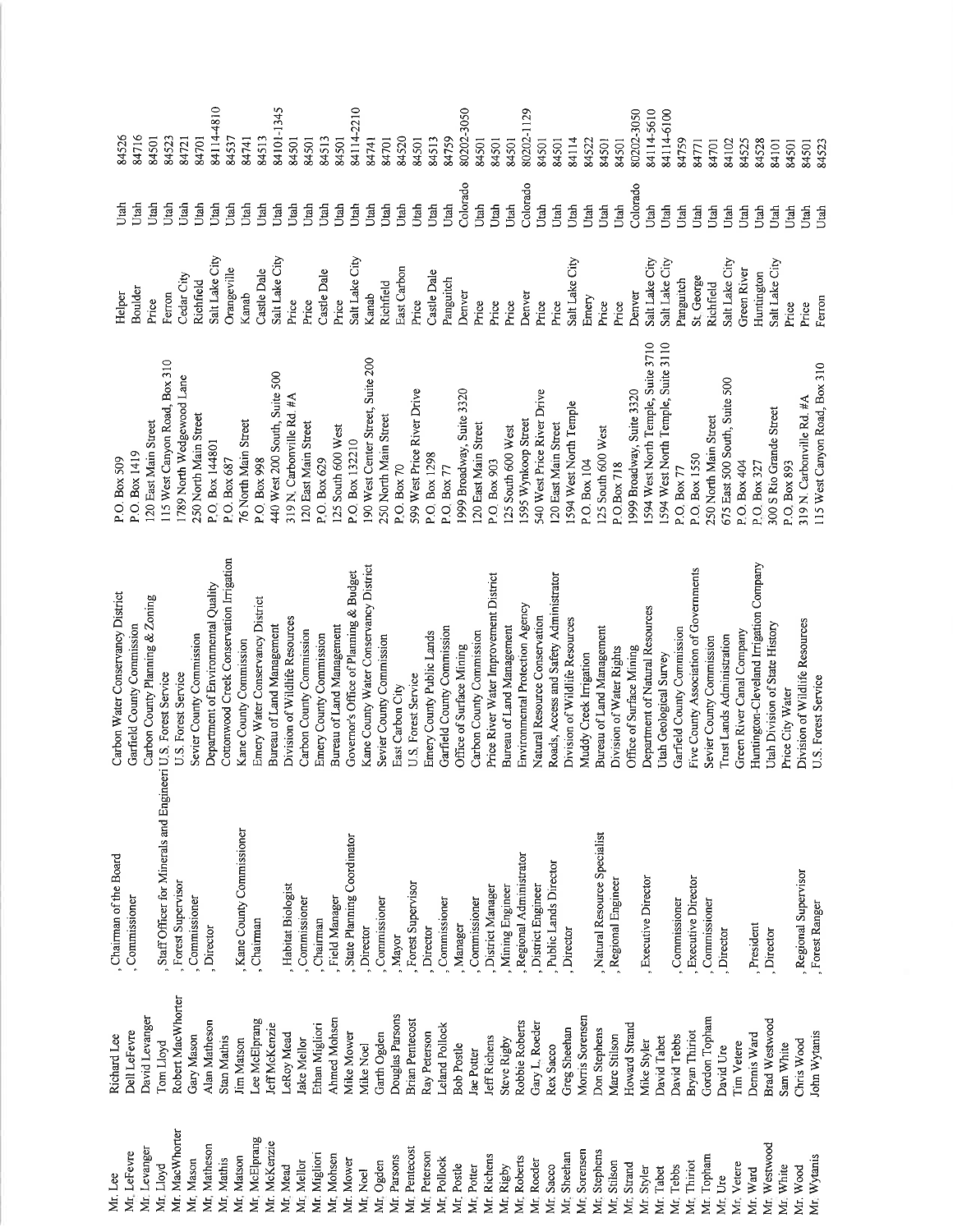| 84114-1107<br>84770-3474<br>80202-3050<br>84114<br>84759<br>84010<br>84119<br>84501<br>84101<br>84101<br>84501<br>84501<br>84501<br>84741<br>34501<br>Colorado<br>Jtah<br>Utah<br>Utah<br><b>Jtah</b><br>Utah<br>Jtah<br>Jtah<br>Utah<br>Utah<br>Utah<br>Utah<br>Utah<br>Utah<br>Jiah                                                                                                                                                                                                                  |  |
|--------------------------------------------------------------------------------------------------------------------------------------------------------------------------------------------------------------------------------------------------------------------------------------------------------------------------------------------------------------------------------------------------------------------------------------------------------------------------------------------------------|--|
| West Valley City<br>Salt Lake City<br>Salt Lake City<br>Salt Lake City<br>Salt Lake City<br>St. George<br>Panguich<br>Bountiful<br>Denver<br>Kanab<br>Price<br>Price<br>Price<br>Price<br>Price                                                                                                                                                                                                                                                                                                        |  |
| 375 South Carbon Avenue, Suite A10<br>2369 West Orton Circle, Suite 50<br>533 West 2600 South, Suite 150<br>196 E Tabernacle St, Suite 30<br>599 West Price River Drive<br>1999 Broadway, Suite 3320<br>1594 West North Temple<br>300 S Rio Grande Street<br>300 S Rio Grande Street<br>120 East Main Street<br>180 West 300 North<br>125 South 600 West<br>P.O. Box 141107<br>P.O. Box 1106<br>P.O. Box 277                                                                                           |  |
| Southeastern Utah Association of Governments<br>Public Lands Policy Coordination Office<br>Utah Department of Heritage and Arts<br>Kane County Planning Commission<br>State Historic Preservation Office<br>Natural Resource Conservation<br>U.S. Army Corps of Engineers<br>U.S. Army Corps of Engineers<br>Bureau of Land Management<br>U.S. Fish & Wildlife Service<br>Office of Surface Mining<br>Price River Water Users<br>Scofield Sewer District<br>U.S. Forest Service<br>U.S. Forest Service |  |
| Forest Service Statewide Coordinator<br>Petroleum Engineering Technician<br>District Conservationist<br>Asst. Field Supervisor<br>Preservation Officer<br>Executive Director<br><b>Executive Director</b><br>Project Manager<br>Administrator<br>Administrator<br>Director                                                                                                                                                                                                                             |  |
| Karen Clementsen<br>Kathleen Clarke<br>Katherine Foster<br>Angela Wadman<br>Martina Barnes<br>Sandra Lehman<br>Kristina Hatch<br>Elaine Ramsey<br>Sarah Bradley<br>Lori Hunsaker<br>Nancy Kang<br>aura Romin<br>Debbie Hatt<br>Julie Fisher<br>Shannon                                                                                                                                                                                                                                                 |  |
| Ms. Clementsen<br>Ms. Hunsaker<br>Ms. McBride<br>Ms. Wadman<br>Ms. Bradley<br>Ms. Lehman<br>Ms. Ramsey<br>Ms. Barnes<br>Ms. Clarke<br>Ms. Romin<br>Ms, Fisher<br>Ms. Kang<br>Ms. Foster<br>Ms. Hatch<br>Ms. Hatt                                                                                                                                                                                                                                                                                       |  |